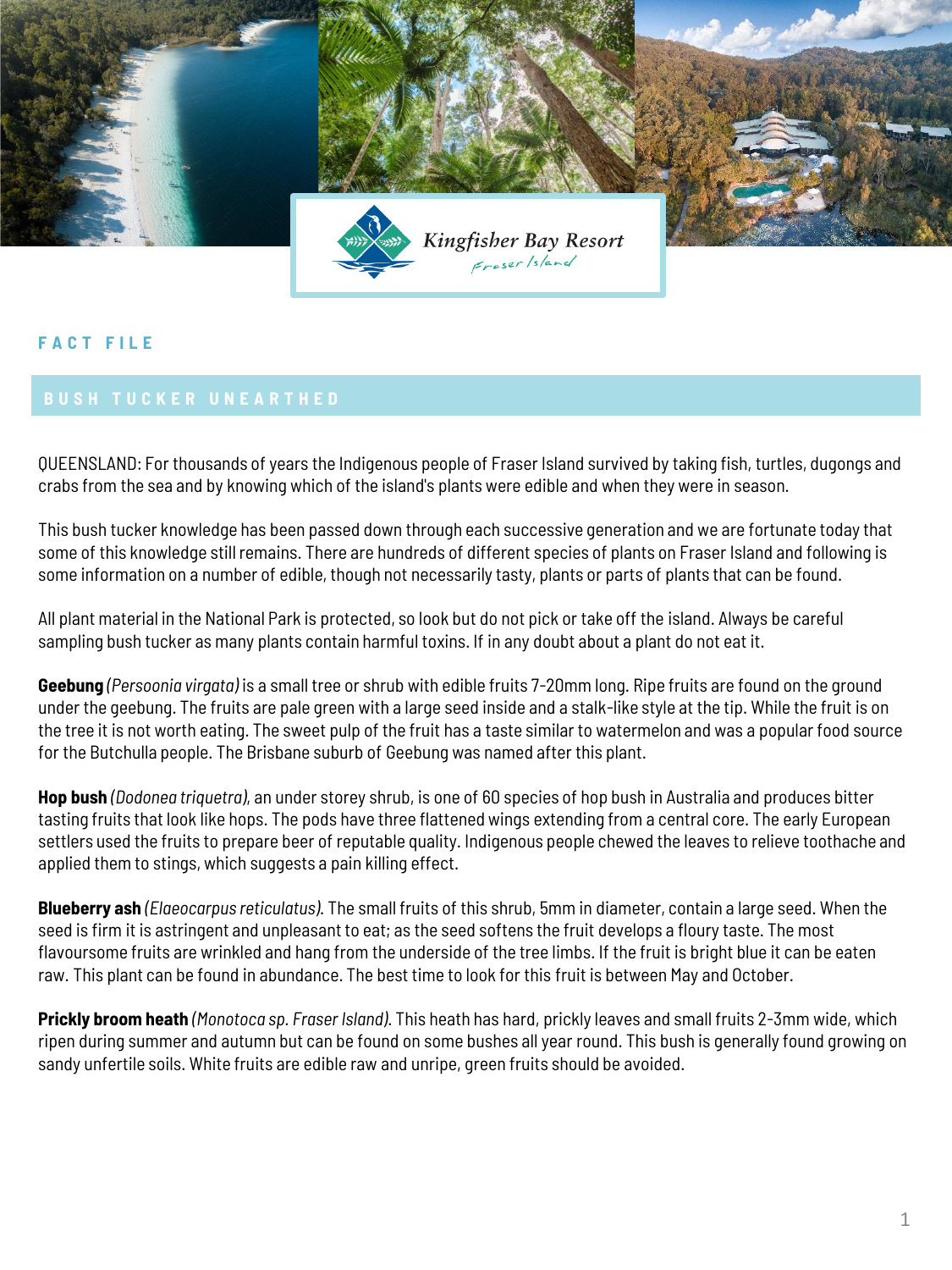

**Macrozamia** *(Macrozamia douglasii)*. This ancient, deep green trunk-less plant produces pineapple-like cones, 10 to 60 cm long, found at the base of the fronds. The seed of this plant is poisonous and should never be eaten raw. Indigenous people processed the seed by labour intensive methods of cracking, soaking, grinding and then baking it into a type of bread. The seeds are high in starch and were a staple food for the island's Indigenous people. They were often stored underground for later use.

**Bungwall fern** *(Blechnum indicum)* is a tall coarse fern that is found in water-logged areas and swamps. It can grow to two metres high in wet environments. Around the resort it commonly grows to approximately one metre tall. This fern was a staple food for the Indigenous people and can be found in abundance. The rhizome (a thick root like structure) is pure white and high in starch and can be eaten raw after it has been cleaned. Indigenous people would often dry the rhizome in the sun, roast it, bruise it and then eat it.

**Bracken fern** *(Pteridium esculentum)*. The fronds of this very common fern are green, glossy and hard. The rhizomes contain slimy white starch which turns yellowish in dry conditions. The rhizomes can be eaten raw or cooked. They are fibrous and gritty with only a small layer of slimy, tasteless starch.

**Blady grass** *(Imperata cylindrica)* grows to about one metre tall and the leaves have finely serrated margins. It grows profusely as a ground cover in a variety of habitats especially areas that are burned frequently. Blady grass is closely related to sugarcane - the stem is rich in sugar and can be nibbled and sucked for the sugary juice which is sweetest during the wet season. The leaves are pulled from the base and the bottom end chewed.

**Mat rush** *(Lomandra spp.)*. The strap-like leaves of the mat rush are about 1cm wide and they are edible. Each leaf can be pulled from the underground base of the plant and the white section can be eaten. The flavour is similar to that of raw green peas. Indigenous people also ate the small, spiny flowers.

**Flax lilies** *(Dianella spp.)* look much like grasses because of their long thin leaves. All species have bluish berries and grow in a variety of habitats. Flax lilies have been used for a variety of purposes including weaving dillies and baskets. The berries of all the species, except for a few Tasmanian species, can be eaten and the base of the leaves of the plants found around the resort can also be eaten.

**Grass trees** *(Xanthorrhoea spp.)* are easily identified by their long, thin leaves and masses of small, pale flowers coming from a singular, long, woody, vertical extension. The main part of this plant used for food was its starchy core. This core found at the base of the leaves, is tender and can be eaten raw or roasted. By pulling out the leaves you can also sample the astringent flavour at their base.

When the plant was in flower Indigenous people used to lick the sweet nectar from the flowers or dip them into water to make a refreshing drink. The Indigenous people also used the resin from the trunk of the trees as glue for use on axe heads.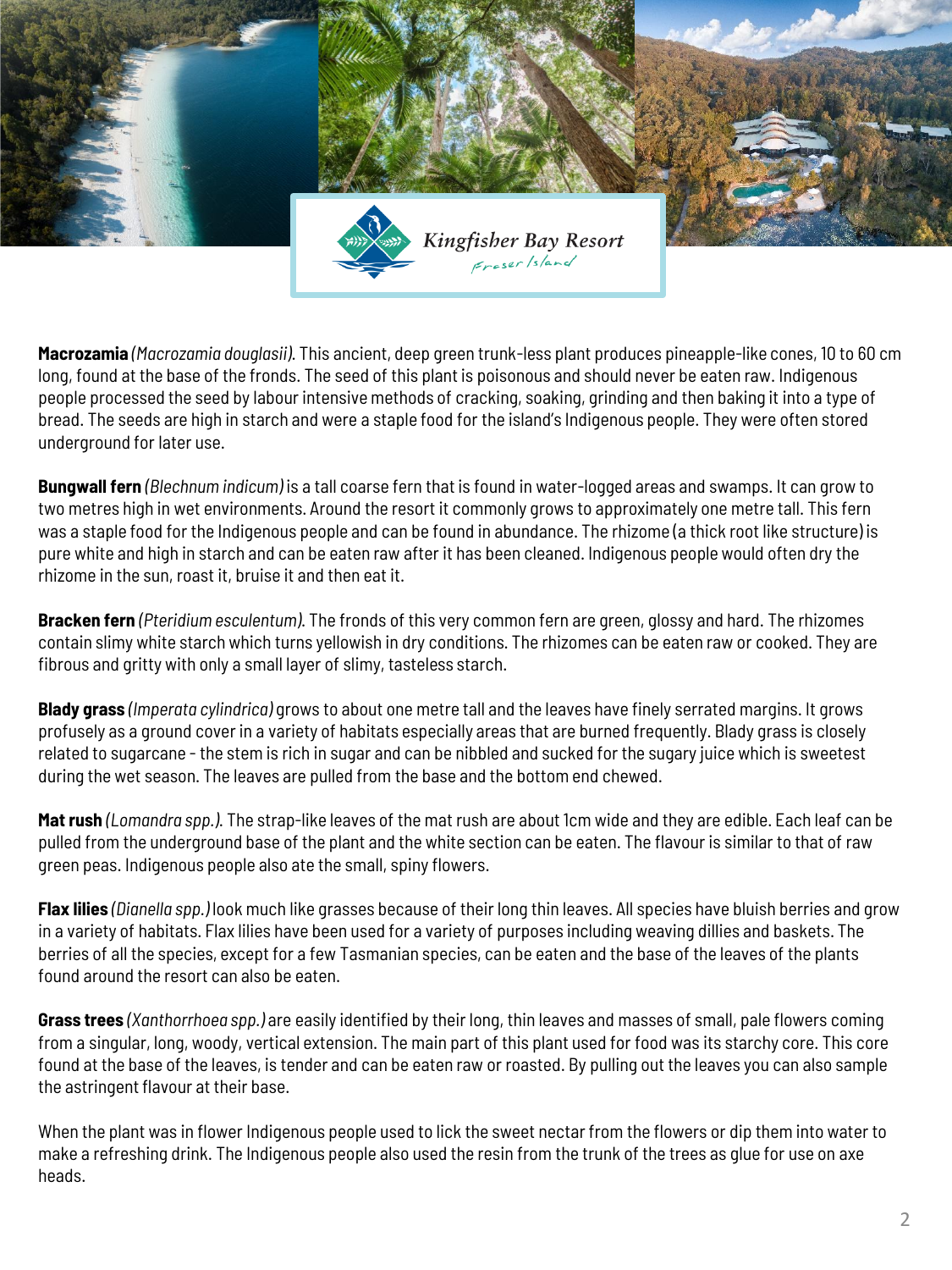

**Pigface** *(Carpobrotus glaucescens)*. This unmistakable plant has very fleshy leaves and bright pink flowers and can be found growing on foredunes close to the beach. The tasty fruit turns a deep red or purple when ripe.

With a taste like salty strawberries this fruit was highly sought after by Indigenous people - the edible portion is squeezed from the casing of the fruit. The leaves can also be eaten but have a revolting taste. Juice from these leaves has been used to take the sting out of midge bites.

**Beach bean** *(Canavalia rosea)* is a common creeper found on beach foredunes. It yields seed pods of 8-14 cm long. Beach beans are one of the few Australian native beans which are edible. They are poisonous when eaten raw but if cooked for 15 minutes both the beans and the pod can be eaten – this is a very tasty bush food though rarely used by Butchulla people.

**Grey mangrove** *(Avicennia marina)* is easily identified by its peg roots or pneumatophores, and it is generally the mangrove species closest to the salt water. Grey mangrove seeds are large and fleshy and their flesh is toxic and must be treated before it is eaten. Indigenous people baked the seed and then soaked it in water, before eating the avocado tasting seed.

**Orange Mangrove** *(Bruguiera gymnorhiza)* produces cigar shaped fruits that float vertically in the water. The seed was baked, pounded, rinsed several times in water, and then the excess water was squeezed from the pulp before it was eaten.

**Banksias** *(Banksia spp.)* Banksias are woody shrubs or trees with characteristically large, coarse and "bottle brush" blossoms. Flower colours may be yellow, green, brown, mauve, pink or purplish and after they wither a large cone remains with woody follicles containing the winged seeds.

The diet of Indigenous people was often bland and sugar yielding foods, such as the nectar from the Banksia flower were highly regarded. The sweet beads of nectar were either sucked from the blossom or dipped into water to make a flavoursome cordial. Nectar is best collected early in the morning before it is evaporated by the sun or diminished by the birds.

**Screw pine** *(Pandanus spp.)* Pandanus palms are coastal trees and are not members of the pine or palm families. The leaves of the pandanus are long and tapered with fiercely serrated edges. The large compound fruits of the pandanus are a yellow orange or reddish brown and the hard orange wedges, 5 - 10 cm long, fall to the ground when ripe.

Each woody wedge contains a few slender seeds which have a delicious nutty taste and can be eaten cooked and are very high in fats and proteins. When eaten raw the seeds can cause swelling of the tongue and lips and violent diarrhoea. The inner bases of young leaves are also edible and are thought to cure diarrhoea. The pulp from the wedges was also used to make an alcoholic drink.